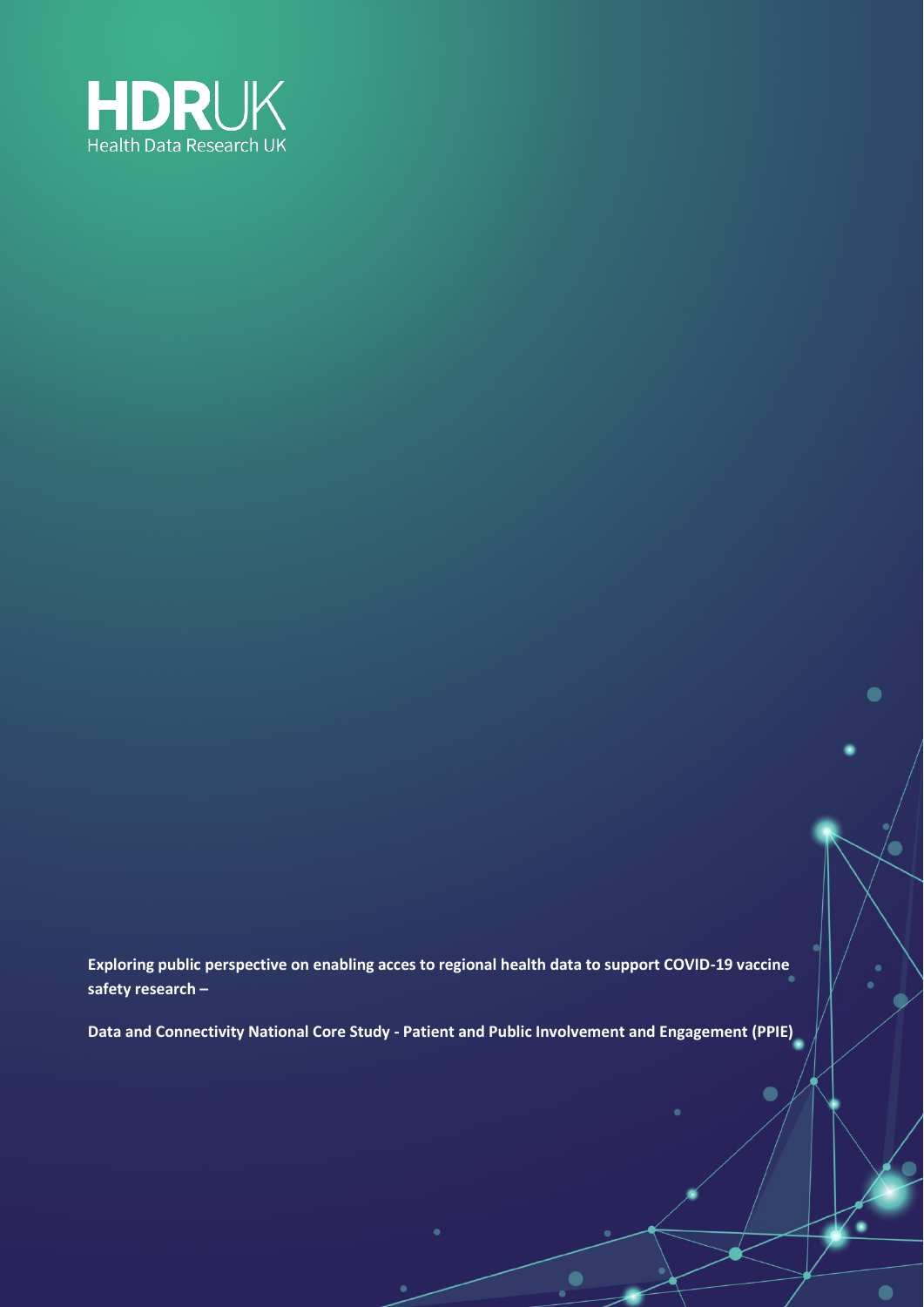

# **Exploring public perspectives on enabling access to regional health data to support COVID-19 vaccine safety research**

# **PPIE Workshop**

# **Introduction**

In Spring 2021 reports of blood clotting disorders associated with some COVID-19 vaccines began to emerge, especially in people under 40 years of age. These reports led to national immunization committees recommending specific age restricting policies for these vaccines.

To better understand these blood clotting disorders and any link to COVID-19 vaccines, several groups of researchers in the UK are currently analysing national, linked datasets, including hospital admissions, primary care (GP data) and vaccination status.

However, to rapidly identify possible cases of individuals attending hospital with blood clotting disorders possibly linked to COVID-19 vaccines, there is an unmet need for researchers to have access to rapid (near real time) hospital admissions data, including laboratory test results.

Rapid hospital admissions data is not currently available in national datasets. This data would also need to be linked to other key datasets, such as vaccine status, to help research.

A group convened by the Data and Connectivity National Core Study at HDR UK are now working with three regions across England to investigate whether linked data sets available at regional level can provide information currently lacking from national data, and in a timelier fashion.

HDRUK is working with the following 3 regional organisations:

- o CIPHA, which is based in Liverpool
- o Barts Health NHS Trust, which is based in East London
- o PIONEER, which is based in Birmingham

These three regions were chosen because these organisations had already started work to tackle this problem.

These three regions are the initial area of focus and this work is looking to be expanded to all regions across the UK in the future and used for different urgent health data research needs.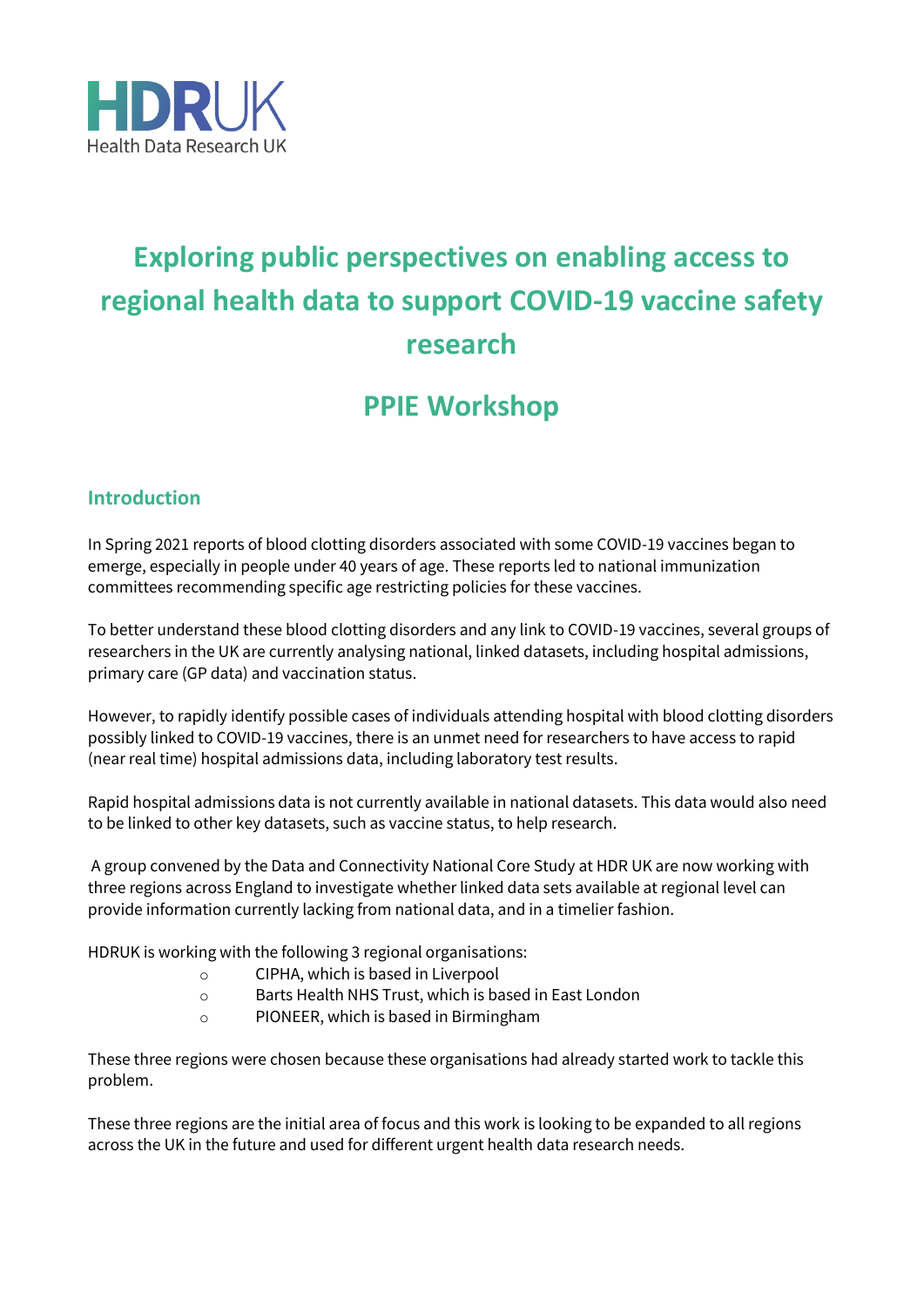

# **Workshop**

We invited members of the public to participate in a workshop to understand public perspectives in making regional, linked health data available for research use, to support vaccine safety research and to consider examples and situations that go beyond vaccine safety.

We promoted this workshop across HDR UK patient and public networks, as well as working with [OneLondon](https://www.onelondon.online/) and [CIPHA](https://www.cipha.nhs.uk/) to engage patients and the public from their networks. We had 38 people register to attend the workshop, and 18 people attended on the day.

Ahead of the workshop we provided a pre-read document for participants to provide as much background and context as possible. This is to ensure rich discussion and effective use of time during the workshop.

At the beginning of the workshop, we asked attendees (via online tool '*Slido'):* 

# **How comfortable are you with your routine health data being securely linked to other data sets (such as vaccination), anonymised, then being made available for approved research use?**

Attendees answered:

- Very comfortable: 68%
- Somewhat comfortable: 21%
- Unsure: 5%
- Not comfortable: 5%

We spent the first 30 minutes of the workshop as a whole group. We presented background and overview to HDR UK, Data and Connectivity and the aims of the Acute Admissions Task and Finish Group. We also provided insight into why we wanted to involve the public and what we hope to understand from the public.

To ensure that attendees understood the pre-read and would be able to contribute to discussion we provided a summary on why rapid acute admissions data is needed for important vaccine safety research and an outline of key current and future research questions.

Attendees were divided into three breakout rooms, allocated into regions. Though due to uneven participant numbers per region, each breakout room this was only loosely allocated via region. Each breakout room had a region and content lead, as well as a PPIE facilitator. This ensured that region and content experts were on hand to answer any technical questions.

The breakout room facilitators each asked the same questions:

- *What are your initial reactions to this work?*
- *What do you need to know to be confident that the work is transparent, secure and trustworthy?*
- *What do you think about anonymised datasets being made available to researchers outside the region?*
- *What organisations would you be comfortable/uncomfortable with accessing this data?*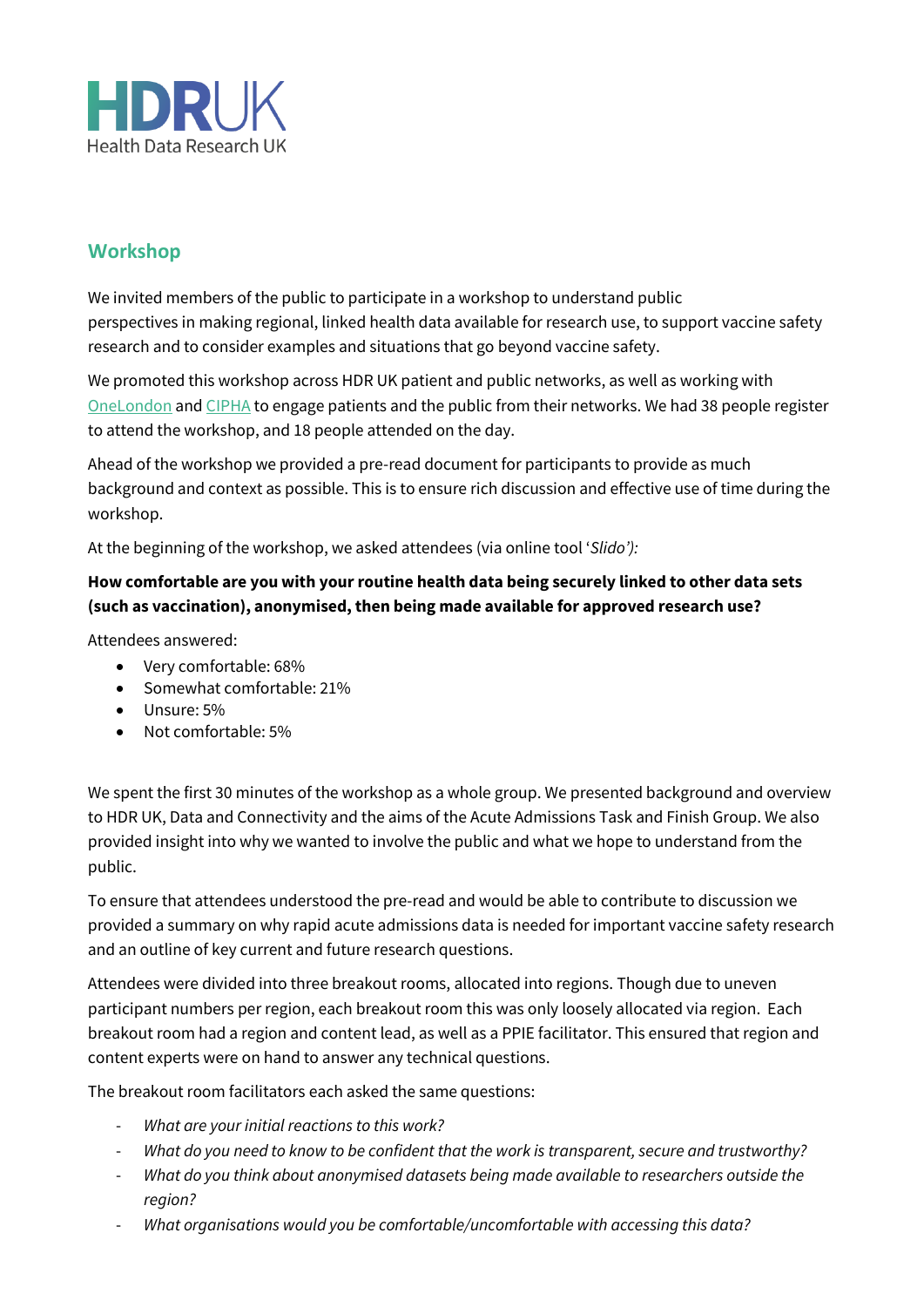

- *What do you think about additional data linkages from national data sets (such as vaccination status data) being made to routine health data which is held about you regionally to support this project and other urgent pandemic research?*
- *Uses of the data beyond a Covid focus? E.g., complications of new drugs, rapid assessment of new diseases or infections*

# **Themes**

The following themes emerged from the workshop discussion:

#### **Public benefit**

The baseline for acceptability is that all research, data access, linking and sharing must be for the benefit of patients and the public. While it was identified that there are risks to this type of work, there was a strong consensus that the benefits outweigh the risks. This can be assisted by ensuring that appropriate safe guards are in place.

The perceived benefit to the public meant that attendees were supportive of this project being scaled up across the UK. Another clear theme that emerged alongside was the support overall of the public, if it meant that the NHS was benefiting. This is because the public see a clear link between benefit to the NHS and benefit to the public.

#### **The role of the patient/public**

Discussion around how much responsibility is with patients and the public to be actively seeking to find out about how their data is being used, or if researchers need to be providing that information more freely.

This did raise conversations between researchers and public contributors about how this would realistically work – given the amount of research happening, and that data is anonymised.

An agreed outcome was that involving patients and the public in the development of communications and engagement plans is vital to adequately ensuring the public is informed. This helps to build trust and transparency.

#### **Additional data linkages**

There were categorically no concerns around additional data linkages from national data sets (such as vaccination status data) being made to routine health data support this project and other urgent pandemic research.

There was also broad support for data to be joined up nationally if that was of best interest to research and outcomes.

As well, uses of the data beyond COVID-19 was supported, and it was felt that the learnings from COVID-19 should be used in other areas moving forward.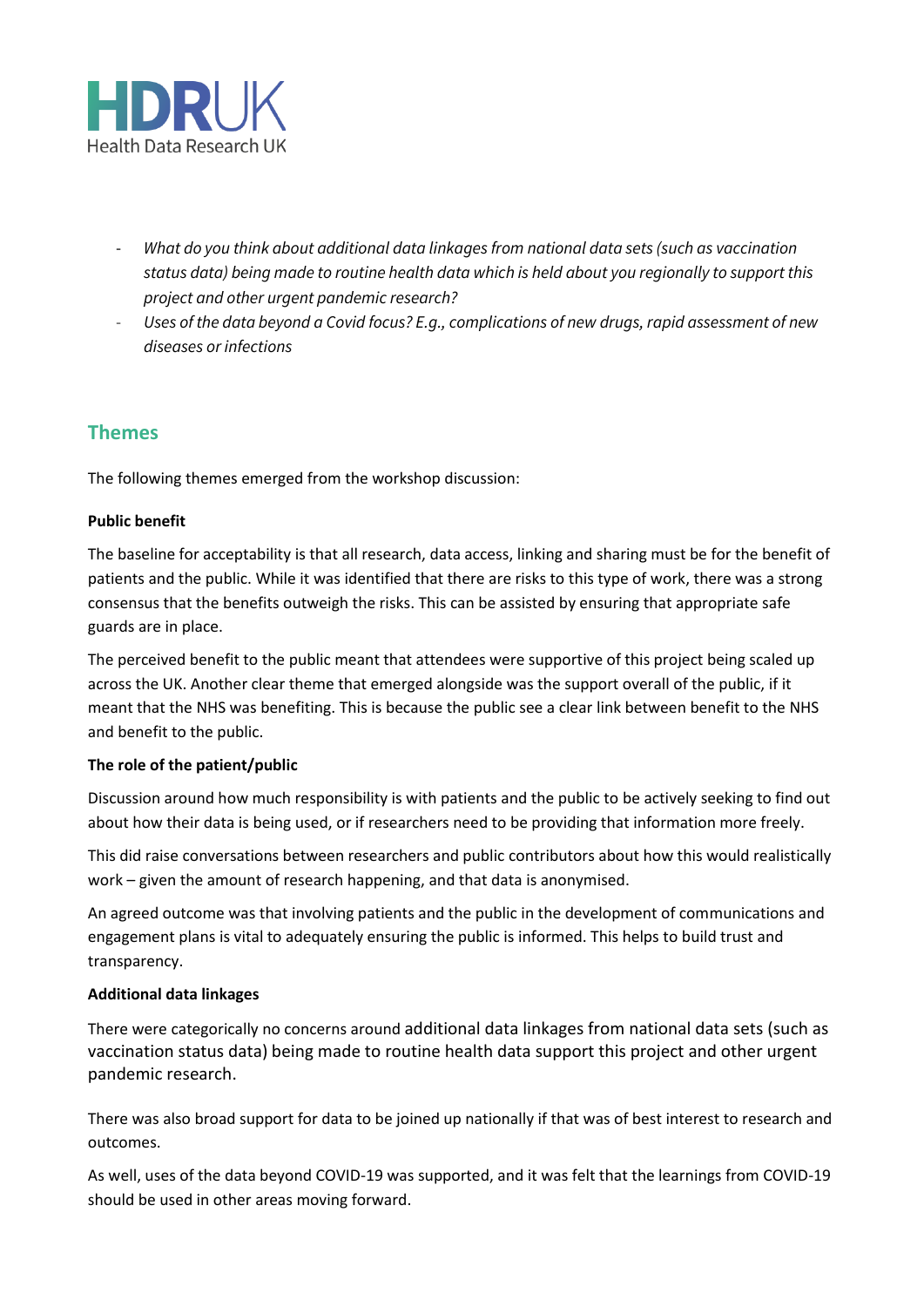

# **Recommendations**

There was strong support and keen interest for this project and for the work to be scaled up, as long as the benefits to the public, NHS and researchers are clear. Detailed plans should be developed and delivered to communicate the project to the public. It was felt that the onus should not be with the public to be researching how their data is being used (as it is an almost-impossible task).

Involving patients and the public in a communications and engagement plan would be a beneficial next step in ensuring that patients and the public continue to be involved in a meaningful way to shape the project. They are best placed to advise on how to communicate to the public and identify priorities.

#### **Next steps**

This workshop to hear and understand public perceptions to this work, and the subsequent report will be useful in helping to inform the proposal to NHS England for scale up. This report will form part of a larger proposal and will provide a clear basis demonstrating support from the public.

Furthermore, this report will be used to help inform the regional development of Trusted Research Environments.

Finally, as mentioned above developing a communications plan, with patient and public involvement, is a key priority following this workshop.

# **Workshop evaluation**

Particpants were asked to complete an evaluation survey post workshop. Respondents highly rated the communication, including pre read document, in the lead up to the workshop. As well, they were positive regarding the format of breakout rooms to give ample opportunity for discussion. Respondents were extremely positive rating the speakers giving high scores out of five.

Some participants felt that there was not enough time for discussion, and that the session could have been longer. As well, some felt as though the scope of the session could have been widened. This demonstrates the interest of patients and the public to be involved in this work and again highlights the benefits of a strong communication plan.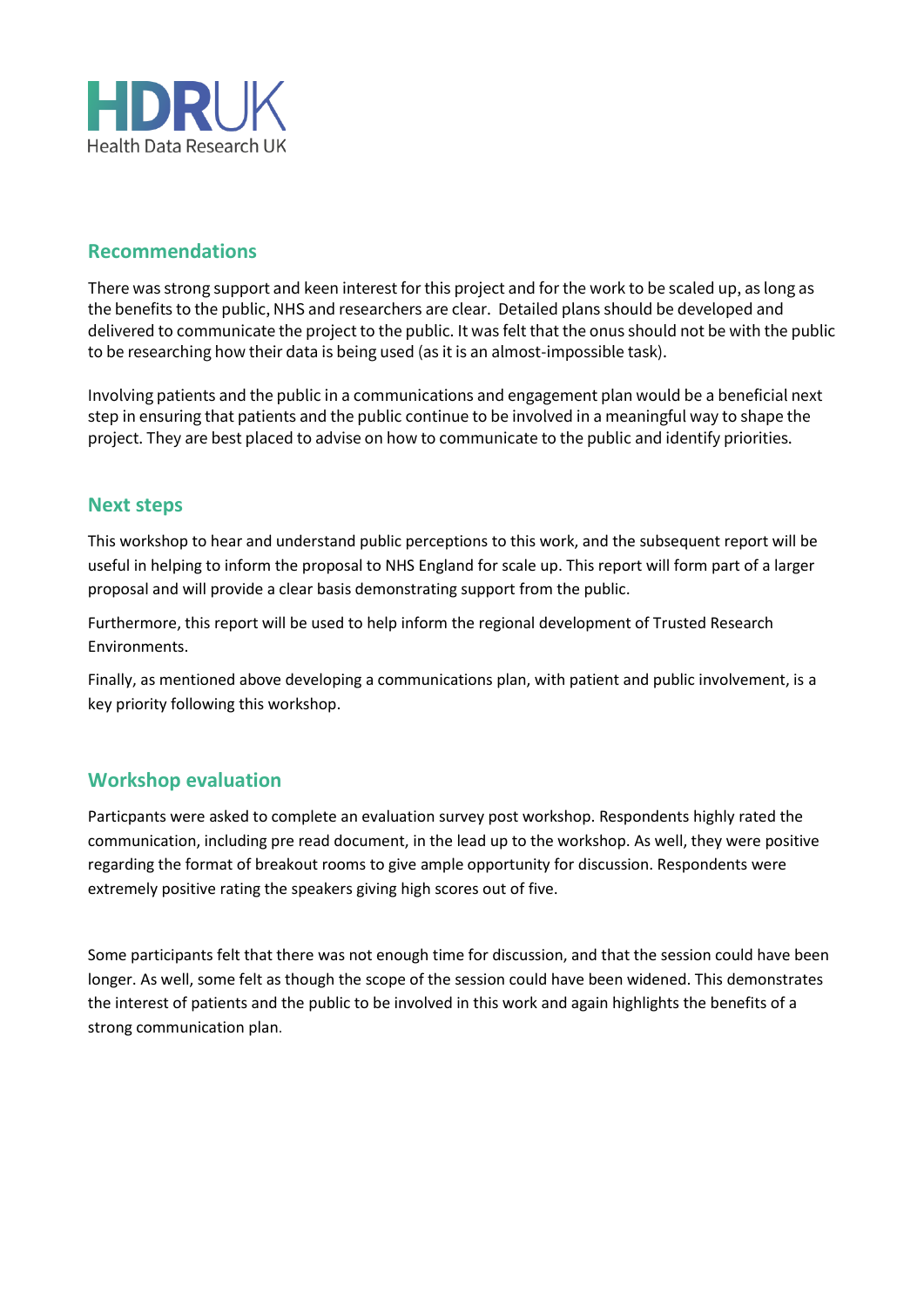

# **Appendix**

### **Pre-read document: [available here](https://www.hdruk.ac.uk/wp-content/uploads/2022/02/Pre-read_Vaccines-Workshop.pdf)**

**Workshop agenda: [available here](https://www.hdruk.ac.uk/wp-content/uploads/2022/02/Acute-Admissions-PPIE-workshop-Agenda.pdf)**

### **Workshop notes**

#### **Initial reactions:**

- Don't see any problem with sharing data across regions
- Condition must be that it's secure
- Not happy with 'regionalisation' feels that it should be a national approach
- Keen for data to be joined up nationally
- Some concern with the lack of data actually held by hospitals
- Generally don't see a problem however concerns arise if there are occurrences where it is easier to identify an individual patient (for example, ebola situation)
- As long as there is NHS benefit only, not industry.
- It is important to gain public trust through communication with different communities.
- Well needed project
- Time information is through, it's lost its value
- UK slow to respond to vaccine
- Speedier we can have reliable data is good for all research
- Timely as benefit to patients takes a long time
- Need to refute negativity so it doesn't affect all data research
- People may not want their name or to be contacted
- Think about those in public eve
- Critical factor is security of data
- How do you inform the public about security as many don't even know data is being collected about them?
- Safeguards are in place to prevent unauthorised use

#### **What would you need to know to be confident that the work is: trustworthy, secure, transparent**

- Trustworthiness starts at a basic level, e.g. is patient data accurate and reliable
- Data should remain within 'the NHS system', i.e. only be available to the NHS and those with accreditation to be able to utilise it
- Question who authorises this project? i.e. research ethics committee for the project?
- Helpful for the public to understand and be reassured about how their data is being kept secure
- Guidelines for protecting privacy and honouring confidentiality
- Fairly relaxed attitude towards data sharing as recognise that your priority is patient safety
- Need to recognise that there are groups of people that have concerns around this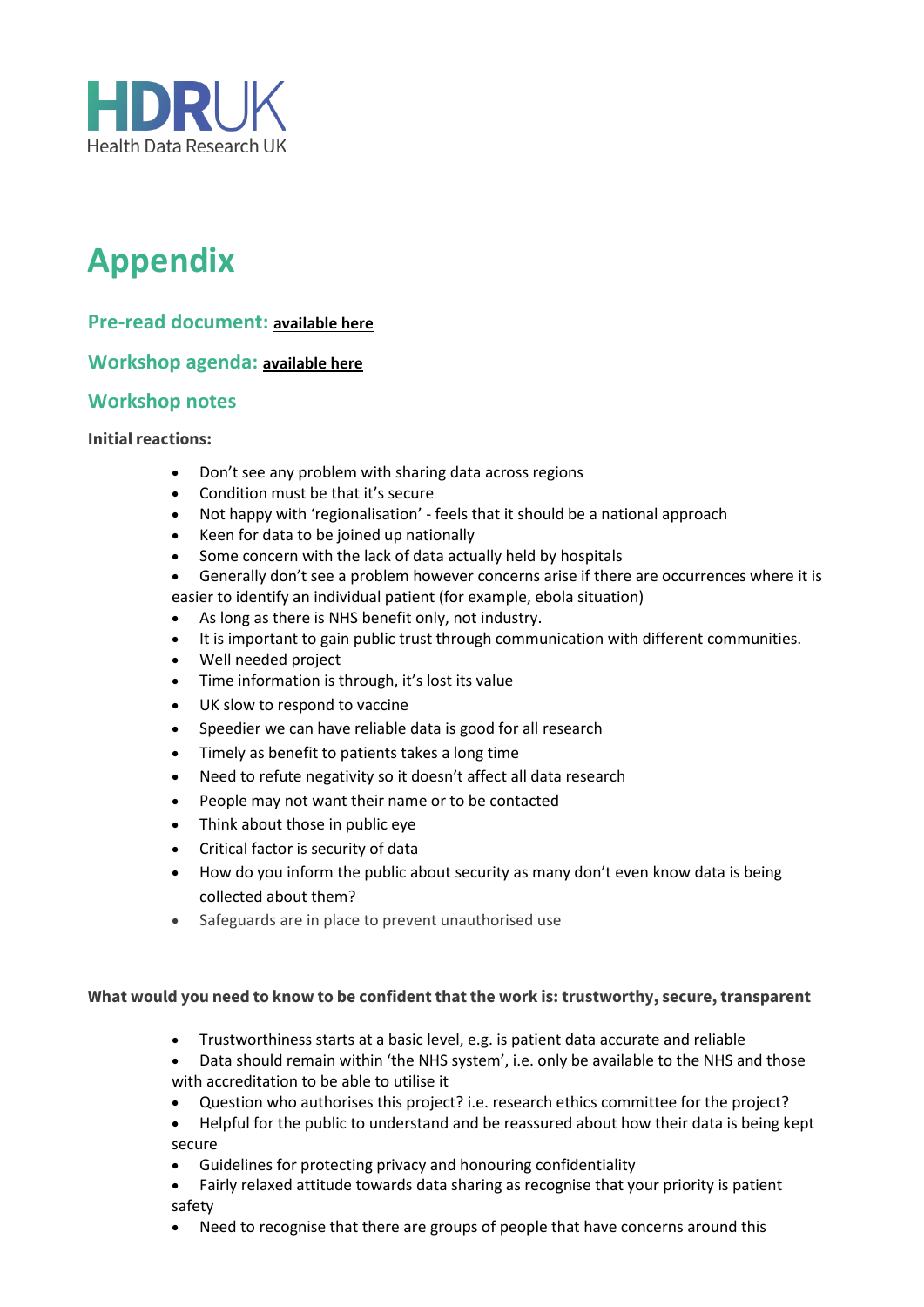

- Emphasising the fact that this project is using de-identified data, that in itself is reassuring, but recognise that not everyone feels the same
- Transparency: good to publish findings and outputs; to know the research is being done
- Transparency: reassurance that the findings and outputs aren't pushed out for commercial gain
- Trade-off: don't spend loads of time writing up papers for the public when you could be using the time for the research (should be a balance)
- Accountability: don't want the research to disappear into a black hole and not be seen again. Shortish, interim reports might be the compromise
- We have to accept that there will be breaches, no matter how good restrictions are: it is a possibility, and therefore someone has to be responsible.
- When attending health appointments health care workers have a role in developing trust
- Trust can also be gained via faith groups, regardless of faith
- False information dealt with quick accurate information
- "I'll trust it if it's accurate"
- Delays in access to data can lead to mistrust
- Support for linkage but in terms of accessing what is the process.
- People need to understand it to trust it
- Some people are against national data transfer and worry about anonymity
- Concern around security of data e.g., care.data
- Public education to be done
- Be clear on safeguards on how to ensure security
- Shouldn't be complacent
- Public education and organisations sharing protocols in an accessible way is essential
- Having an audit trail
- When you are transparent, make sure it's accessible
- Publish all decisions and updates on projects too

#### **What do you think about anonymised datasets being made available to researchers outside the region?**

• Very comfortable with this

• *PARTICIPANT QUOTE: "If I'm living here, and you're doing research there, I want to be able to get the benefit."*

- Are we just using this for research or are we using it to support the medical profession?
- Researchers should have the fullest access to data to support their research
- Don't have an issue with this, but not knowing or understand is a potential issue
- Expectations are important why must I (the patient/public) have to go looking for information – why cant I be informed? Is it feasible to expect to be told?
- Useage isn't a concern, but important to know who, what where, when and why
- It would be good to know in advance and good to know impact/outcome afterward
- Sharing information as to how data is used builds trust we can use the COVID experience
- Good to have national data infrastructure
- Benefits outweigh risks in terns of data outside region